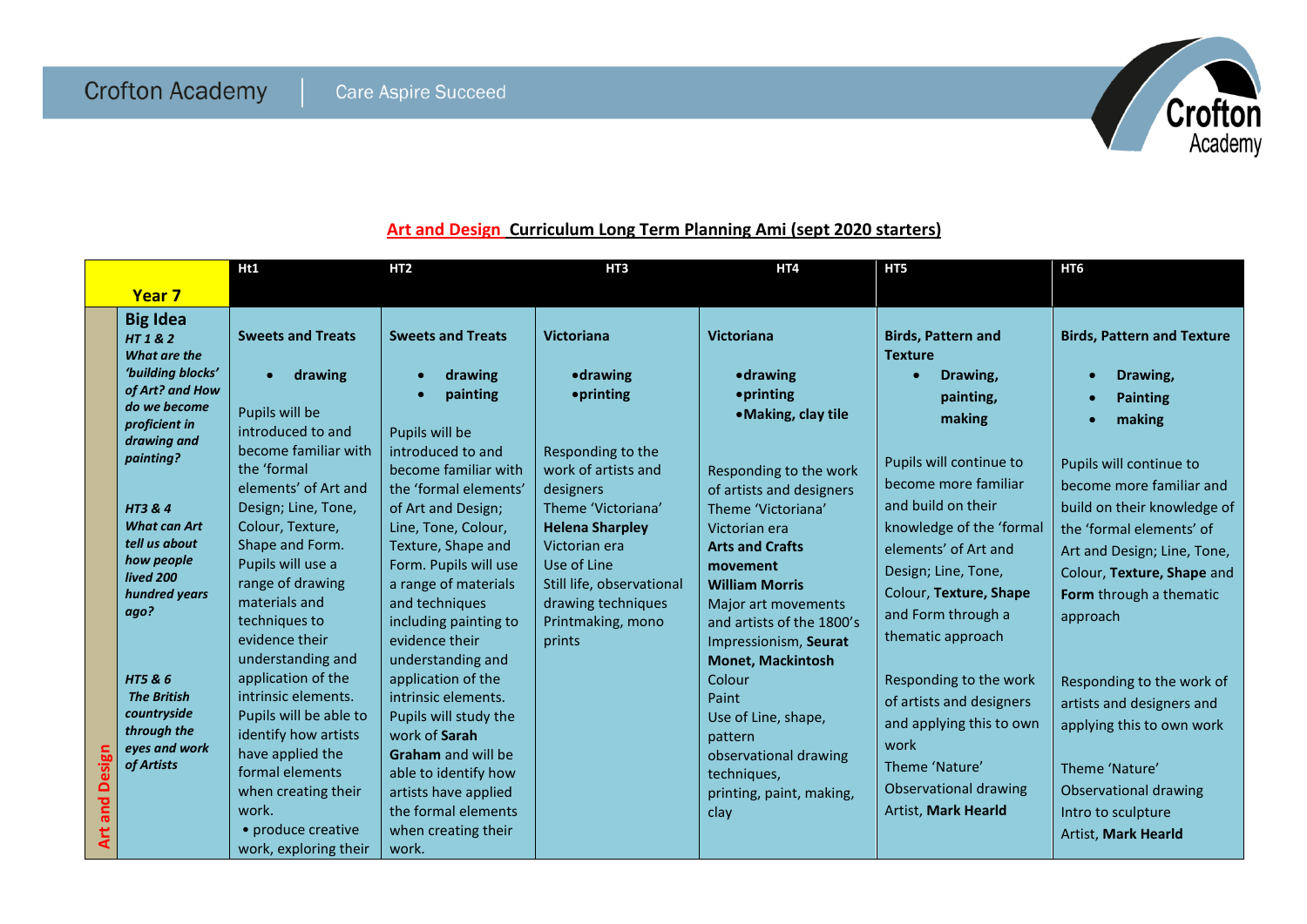

|                   | ideas and recording<br>their experiences<br>• improve drawing<br>knowledge and skills<br>• be able to evaluate<br>and analyse creative<br>works using the<br>language of art                                                | • produce creative<br>work, exploring their<br>ideas and recording<br>their experiences<br>• improve drawing<br>and painting<br>knowledge and skills<br>• be able to evaluate<br>and analyse creative<br>works using the<br>language of art |                                                                                                                            |                                                                                                                            | Materials; drawing<br>materials, collage and<br>printing                                                                   | Materials; drawing<br>materials, collage, art<br>straws, found objects                                                                                                                                                                   |
|-------------------|-----------------------------------------------------------------------------------------------------------------------------------------------------------------------------------------------------------------------------|---------------------------------------------------------------------------------------------------------------------------------------------------------------------------------------------------------------------------------------------|----------------------------------------------------------------------------------------------------------------------------|----------------------------------------------------------------------------------------------------------------------------|----------------------------------------------------------------------------------------------------------------------------|------------------------------------------------------------------------------------------------------------------------------------------------------------------------------------------------------------------------------------------|
| <b>Assessment</b> | Understanding of the<br>formal elements of<br>Art and the<br>application of these.<br>(Experiment, Explore<br>Apply)<br>Know about<br>the formal<br>elements of<br>line and<br>tone,<br>to provide<br>visual<br>evidence of | Understanding of the<br>formal elements and<br>the application of<br>these.<br>(Experiment, Explore<br>Apply)<br>Know about<br>the formal<br>elements<br>colour,<br>texture, and<br>shape in<br>addition to                                 | Understanding the<br>work of artists and<br>how this can be used<br>to develop own ideas<br>(Experiment, Explore<br>Apply) | Understanding the work<br>of artists and how this<br>can be used to develop<br>own ideas<br>(Experiment, Explore<br>Apply) | Understanding the work<br>of artists and how this<br>can be used to develop<br>own ideas<br>(Experiment, Explore<br>Apply) | Understanding the work of<br>artists and how this can be<br>used to develop own ideas<br>(Experiment, Explore<br>Apply)<br>identifying formal<br>elements<br>studying the work<br>of exhibiting<br>artists<br>understanding<br>sculpture |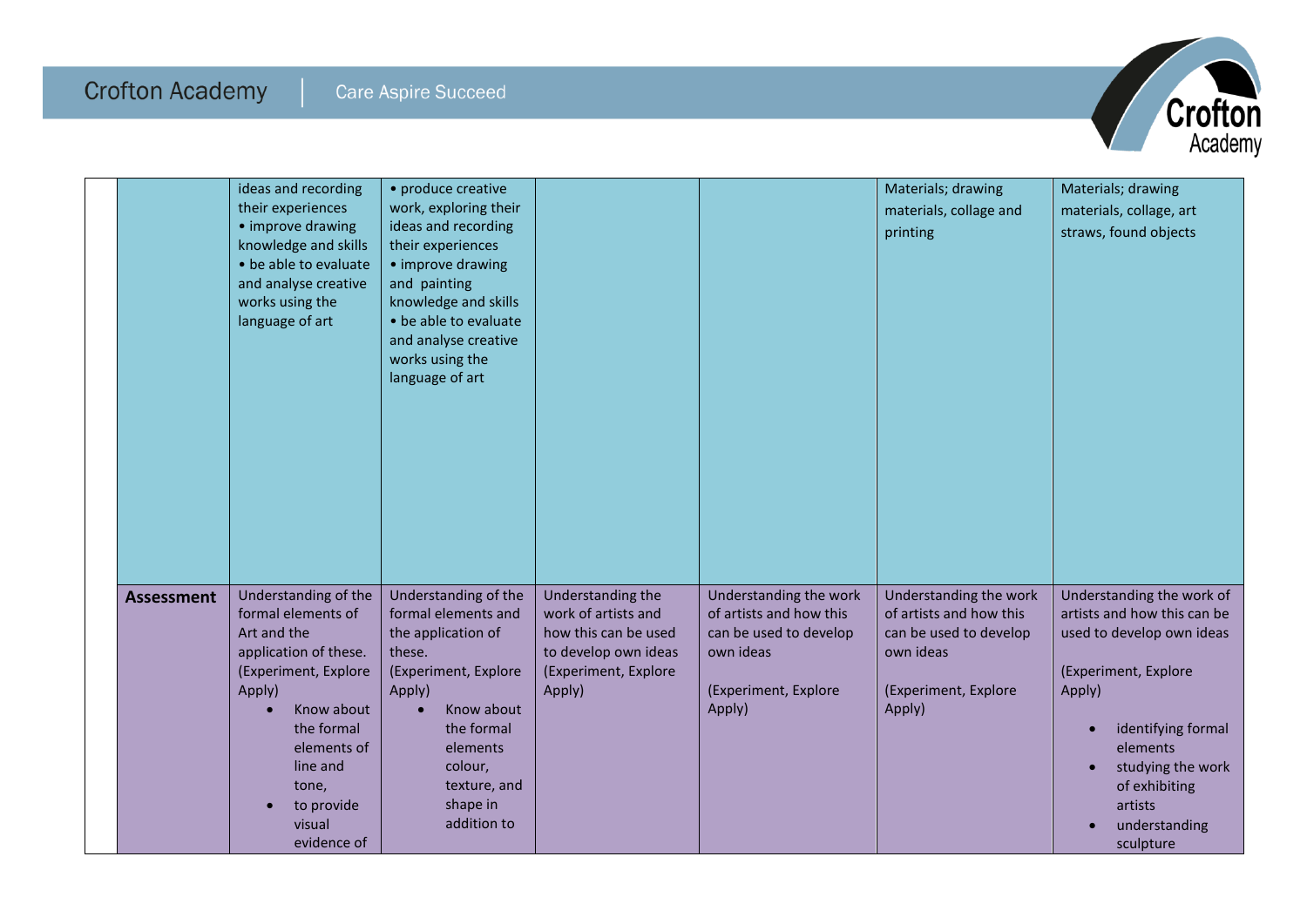## **Crofton Academy**



|                   | the use of<br>line and<br>tone | line and<br>tone,<br>to provide<br>visual<br>evidence of<br>the use of<br>colour,<br>texture and<br>shape |                                        |                                                      |                         |                                      |
|-------------------|--------------------------------|-----------------------------------------------------------------------------------------------------------|----------------------------------------|------------------------------------------------------|-------------------------|--------------------------------------|
| Wider             | English, specialist            | English, specialist                                                                                       | History, social context                | History, social context                              | History, social context | Value                                |
| <b>Curriculum</b> | vocabulary                     | vocabulary                                                                                                | English,                               | English,                                             | English,                | English                              |
| <b>Links</b>      | Technology,                    | Technology,                                                                                               | Technology                             | Technology                                           | Technology              | History                              |
|                   | presentation                   | presentation                                                                                              | lct                                    | lct                                                  | Ict                     | <b>Building Character</b>            |
|                   | techniques                     | techniques                                                                                                | values                                 | Values                                               | values                  | Communication                        |
|                   | Values,                        |                                                                                                           | <b>Building Character</b>              | <b>Moral</b>                                         |                         | Resilience                           |
|                   | remembrance                    |                                                                                                           | Communication                          | Developing and                                       |                         | Organisation                         |
|                   | <b>Building Character</b>      |                                                                                                           | Resilience                             | expressing personal                                  |                         | <b>Moral</b>                         |
|                   | Communication                  |                                                                                                           | Organisation                           | views or values                                      |                         | Developing and expressing            |
|                   | Resilience                     |                                                                                                           | <b>Moral</b>                           | <b>Cultural</b>                                      |                         | personal views or values             |
|                   | Organisation                   |                                                                                                           | Developing and                         | Exploring, understanding<br>and respecting diversity |                         | Cultural<br>Exploring, understanding |
|                   | <b>Moral</b>                   |                                                                                                           | expressing personal<br>views or values | Participating and                                    |                         | and respecting diversity             |
|                   | Developing and                 |                                                                                                           | <b>Cultural</b>                        | responding to cultural                               |                         | Participating and                    |
|                   | expressing personal            |                                                                                                           | Exploring,                             | activities                                           |                         | responding to cultural               |
|                   | views or values                |                                                                                                           | understanding and                      | Understanding and                                    |                         | activities                           |
|                   | <b>Cultural</b>                |                                                                                                           | respecting diversity                   | appreciating personal                                |                         | Understanding and                    |
|                   | Exploring,                     |                                                                                                           | Participating and                      | influences                                           |                         | appreciating personal                |
|                   | understanding and              |                                                                                                           | responding to cultural                 |                                                      |                         | influences                           |
|                   | respecting diversity           |                                                                                                           | activities                             |                                                      |                         |                                      |
|                   | Participating and              |                                                                                                           | Understanding and                      |                                                      |                         |                                      |
|                   | responding to                  |                                                                                                           | appreciating personal                  |                                                      |                         |                                      |
|                   | cultural activities            |                                                                                                           | influences                             |                                                      |                         |                                      |
|                   | Understanding and              |                                                                                                           |                                        |                                                      |                         |                                      |
|                   | appreciating                   |                                                                                                           |                                        |                                                      |                         |                                      |
|                   | personal influences            |                                                                                                           |                                        |                                                      |                         |                                      |